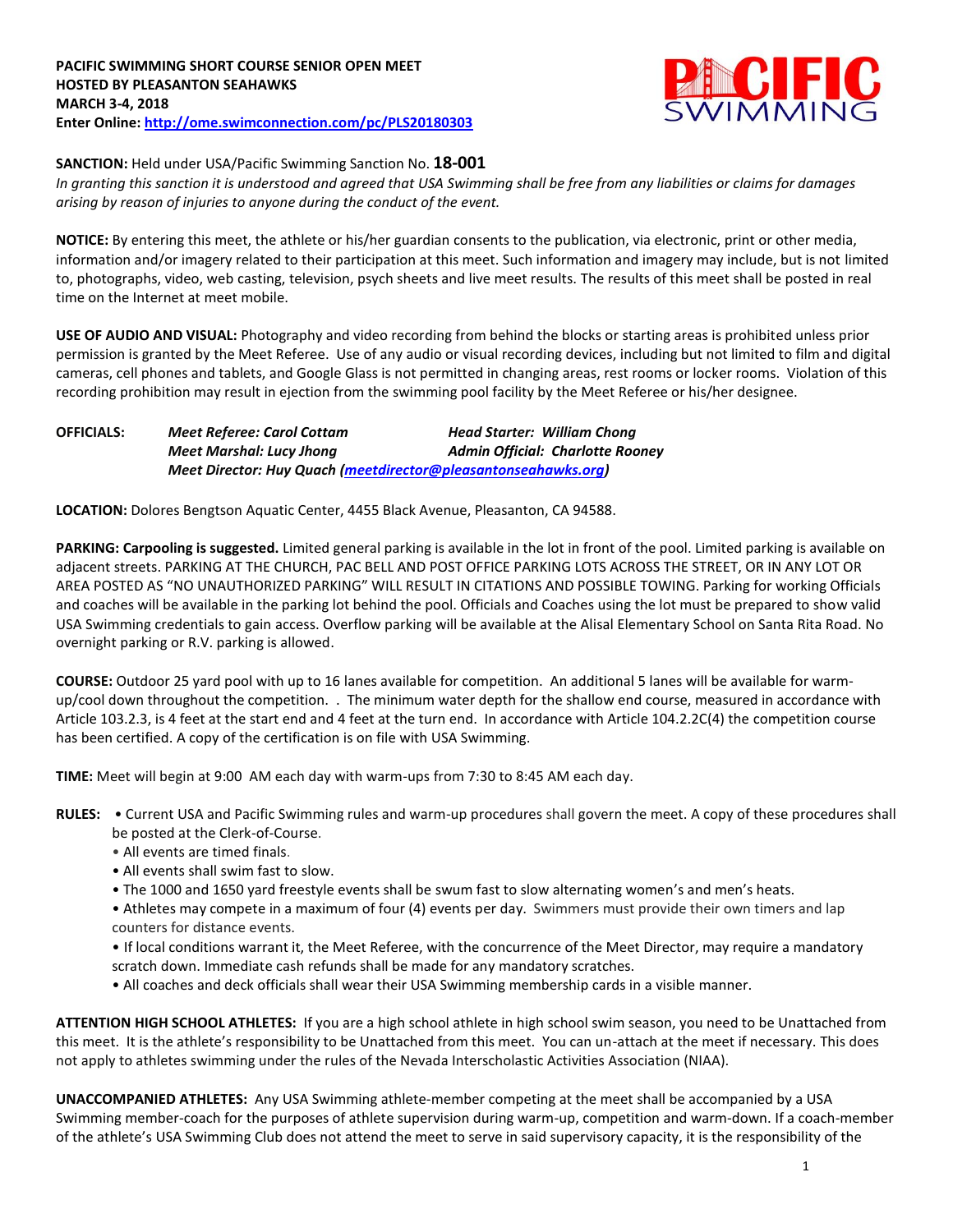athlete or the athlete's legal guardian to arrange for supervision by a USA Swimming member-coach. The Meet Director or Meet Referee may assist the athlete in making arrangements for such supervision; however, it is recommended that such arrangements be made in advance of the meet by the athlete's USA Swimming Club Member-Coach.

**RACING STARTS:** Athletes shall be certified by a USA Swimming member-coach as being proficient in performing a racing start, or shall start the race in the water. It is the responsibility of the athlete or the athlete's legal guardian to ensure compliance with this requirement.

**RESTRICTIONS:** • Smoking and the use of other tobacco products is prohibited on the pool deck, in the locker rooms, in spectator

- seating, on standing areas and in all areas used by athletes, during the meet and during warm-up periods.
- Sale and use of alcoholic beverages is prohibited in all areas of the meet venue.
- No glass containers are allowed in the meet venue.
- Only athletes, coaches, officials, and volunteers shall be allowed on the pool deck.
- Changing into or out of swimsuits other than in locker rooms or other designated areas is prohibited.

**•** Destructive devices, to include but not limited to, explosive devices and equipment, firearms (open or concealed), blades, knives, mace, stun guns and blunt objects are strictly prohibited in the swimming facility and its surrounding areas. If observed, the Meet Referee or his/her designee may ask that these devices be stored safely away from the public or removed from the facility. Noncompliance may result in the reporting to law enforcement authorities and ejection from the facility. Law enforcement officers (LEO) are exempt per applicable laws.

**•** Operation of a drone, or any other flying apparatus, is prohibited over the venue (pools, athlete/coach areas, spectator areas and open ceiling locker rooms) any time athletes, coaches, officials and/or spectators are present.

**ELIGIBILITY:** • Athletes shall be current members of USA Swimming and shall enter their name and registration number on their entries exactly as they are shown in their USA Swimming Registration. If this is not done, it may be difficult to match the athlete with the registration and times database. The meet host shall check all athlete registrations against the SWIMS database and if not found to be registered, the Meet Director shall accept the registration at the meet (a \$10 surcharge shall be added to the regular registration fee). Duplicate registrations shall be refunded by mail.

• Athletes 13/Over are eligible to enter this meet. There is no proof of time. Entry times should be the athlete's actual time and not the minimum standard.

• Athletes 11 and 12 years of age shall meet the Senior Open time standard as outlined by Pacific Swimming time verification procedures. No refunds shall be given if a time cannot be proven.

- Athletes under the age of 11 years are not eligible to compete.
- Disabled athletes are welcome to attend this meet and should contact the Meet Director or Meet Referee regarding special accommodations.
- No time conversions shall be accepted.
- Entries with "NO TIME" shall be rejected.

**SEEDING:** Event seeding shall be in the following order: conforming short course yards, non-conforming long course meters, and non-conforming short course meters - USA Swimming rules 207.11.7B.

**CHECK-IN:** The meet shall be deck seeded. Athletes shall check-in at the Clerk-of-Course. No event shall be closed more than 30 minutes before the scheduled start of the session. Close of check‐in for all events shall be no more than 60 minutes before the estimated time of the start of the first heat of the event. Athletes who do not check-in shall not be allowed to compete in the event.

**SCRATCH RULE:** Athletes entered in a timed final individual event that is seeded on the deck that have checked in for that event, shall swim in the event unless they notify the clerk of the course before seeding for that event has begun that they wish to scratch. Failure to swim an event shall result in being barred from their next individual event.

**ENTRY FEES:** \$6.50 per individual event plus an \$8.00 per athlete participation fee. Entries shall be rejected if payment is not sent at time of request. No late entries shall be accepted. No refunds shall be made, except mandatory scratch downs.

**ONLINE ENTRIES:** To enter online go to **<http://ome.swimconnection.com/pc/PLS20180303>** to receive an immediate entry confirmation this method requires payment by credit card. Swim Connection LLC charges a processing fee for this service, equal to \$1 per athlete plus 5% of the total Entry Fees. Please note that the processing fee is a separate fee from the Entry Fees. If you do not wish to pay the processing fee, enter the meet using a mail entry. **Entering online is a convenience, is completely voluntary, and is in no way required or expected of an athlete by Pacific Swimming.** Online entries shall be accepted through Wednesday, February 21, 2018.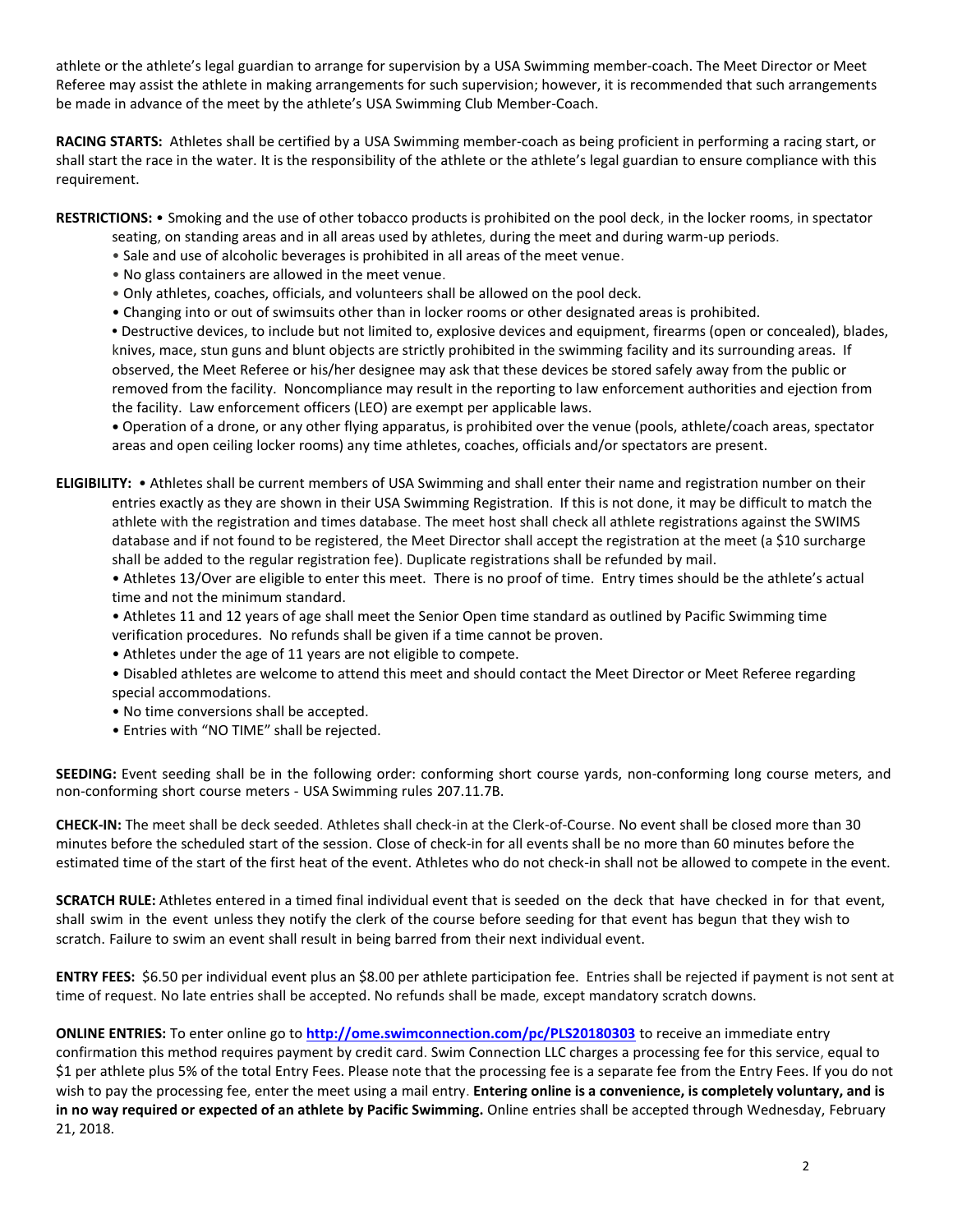**MAILED OR HAND DELIVERED ENTRIES:** Entries shall be on the attached consolidated entry form. Forms shall be filled out completely and printed clearly with athlete's best time. Entries shall be entered using the current Pacific Swimming procedure: and postmarked by midnight, Monday, February 19, 2018 or hand delivered by 6:30 p.m. Wednesday, February 21, 2018. Requests for confirmation of receipt of entries should include a self-addressed envelope.

## **Make check payable to: Pleasanton Seahawks**

**Mail or hand delivered entries to: Senior Circuit Meet Entries c/o Anna Umansky 1558 Trimingham Drive Pleasanton, CA 94566**

**AWARDS:** None.

**ADMISSION:** Free. No program will be available for sale.

**HOSPITALITY:** Hospitality available for coaches, officials, timers, and volunteers. Lunches will be provided for coaches and working deck officials. There will be a snack bar.

**MISCELLANEOUS:** Construction may commence in January 2018 through possibly May 2018 for the remodel of the restroom facilities, including shower area. Temporary facilities will be provided during the meet. We apologize for any inconvenience this may cause.

| Saturday, March 3, 2018 |                  |               |  |  |  |  |  |  |  |  |
|-------------------------|------------------|---------------|--|--|--|--|--|--|--|--|
| <b>EVENT#</b>           | <b>EVENT</b>     | <b>EVENT#</b> |  |  |  |  |  |  |  |  |
| 1                       | <b>500 FREE</b>  | 2             |  |  |  |  |  |  |  |  |
| 3                       | 200 BACK         | 4             |  |  |  |  |  |  |  |  |
| 5                       | 100 BREAST       | 6             |  |  |  |  |  |  |  |  |
| 7                       | <b>200 FLY</b>   | 8             |  |  |  |  |  |  |  |  |
| 9                       | <b>100 FREE</b>  | 10            |  |  |  |  |  |  |  |  |
| 11                      | 200 I.M.         | 12            |  |  |  |  |  |  |  |  |
| 13                      | <b>1650 FREE</b> | 14            |  |  |  |  |  |  |  |  |

## **ORDER OF EVENTS**

|               | Saturday, March 3, 2018 |                |               | Sunday, March 4, 2018 |               |
|---------------|-------------------------|----------------|---------------|-----------------------|---------------|
| <b>EVENT#</b> | <b>EVENT</b>            | <b>EVENT#</b>  | <b>EVENT#</b> | <b>EVENT</b>          | <b>EVENT#</b> |
| 1             | <b>500 FREE</b>         | $\overline{2}$ | 15            | 400 I.M.              | 16            |
| 3             | 200 BACK                | 4              | 17            | <b>200 FREE</b>       | 18            |
| 5             | 100 BREAST              | 6              | 19            | <b>100 FLY</b>        | 20            |
| 7             | <b>200 FLY</b>          | 8              | 21            | 50 FREE               | 22            |
| 9             | <b>100 FREE</b>         | 10             | 23            | 200 BREAST            | 24            |
| 11            | 200 I.M.                | 12             | 25            | 100 BACK              | 26            |
| 13            | <b>1650 FREE</b>        | 14             | 27            | <b>1000 FREE</b>      | 28            |

Events 13-14 and 27-28 shall be swum fastest to slowest alternating women and men There shall be a 10 minute break before the start of these events

Time standards may be found at:<http://www.pacswim.org/swim-meet-times/standards>